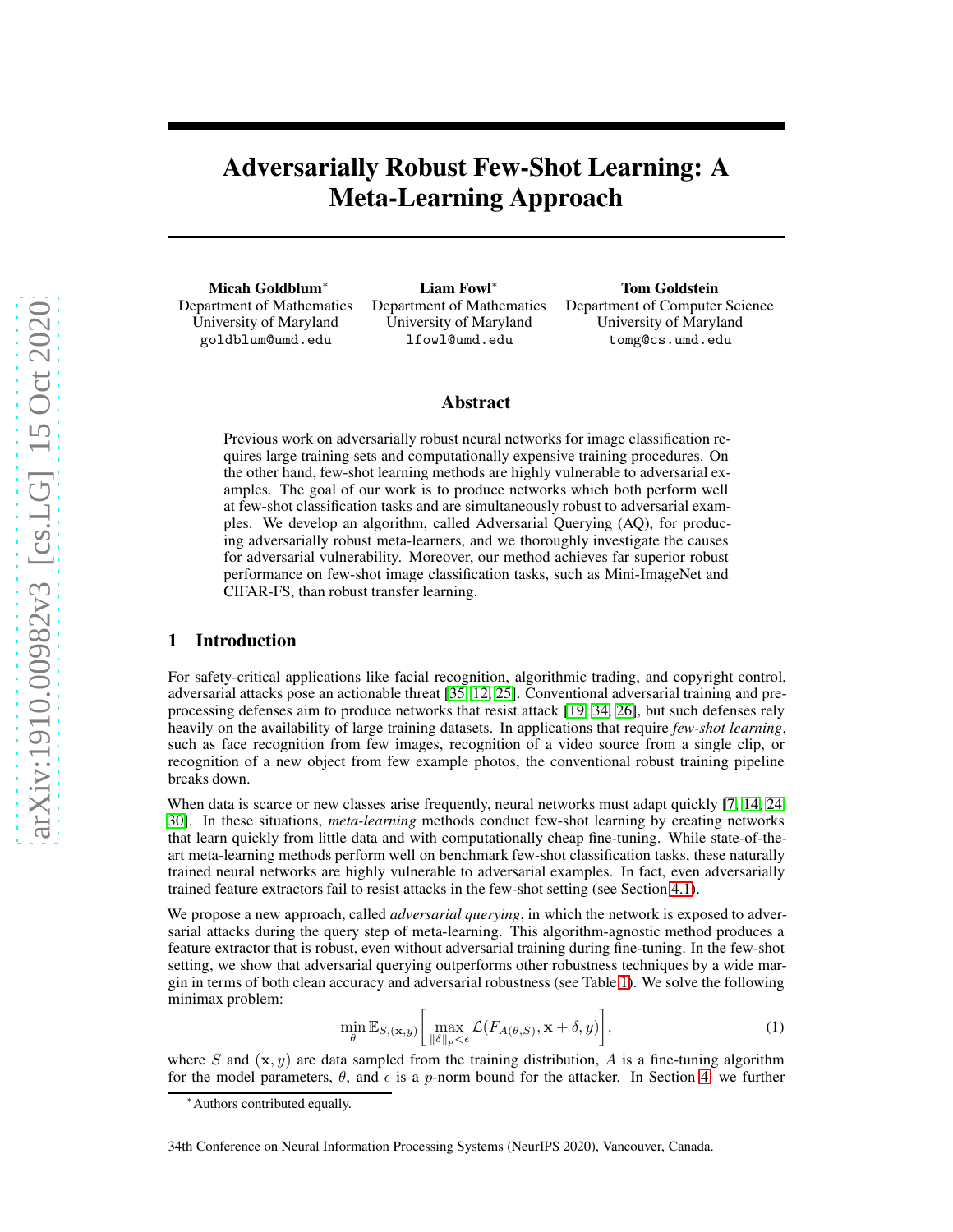motivate adversarial querying and exhibit a wide range of experiments. To motivate the necessity for adversarial querying, we test methods, such as adversarial fine-tuning and pre-processing defenses, which if successful, would eliminate the need for expensive adversarial training routines. We find that these methods are far less effective than adversarial querying.

| Model                        | $\mathcal{A}_{nat}$                     | $\mathcal{A}_{adv}$ |
|------------------------------|-----------------------------------------|---------------------|
| Naturally Trained R2-D2      | 73.01 % $\pm$ 0.13   0.00 % $\pm$ 0.13  |                     |
| AT transfer (R2-D2 backbone) | $39.13\% \pm 0.13$   $25.33\% \pm 0.13$ |                     |
| ADML                         | $47.75\% \pm 0.13$                      | $18.49\% \pm 0.13$  |
| AQ R2-D2 (ours)              | $57.87\% \pm 0.13$   31.52\% $\pm 0.13$ |                     |

<span id="page-1-0"></span>Table 1: R2-D2 [\[3\]](#page-8-3), adversarially trained transfer learning, ADML [\[33\]](#page-9-7), and our adversarially queried (AQ) R2-D2 model on 5-shot Mini-ImageNet. Natural accuracy is denoted  $A_{nat}$ , and robust accuracy,  $A_{adv}$ , is computed with a 20-step PGD attack as in [\[19\]](#page-9-2) with  $\epsilon = 8/255$ . A description of our training regime can be found in Appendix A.5. All results are tested on 150000 total samples, so confidence intervals of one standard error are of width at most  $100\sqrt{(0.5)(0.5)/150000}\% < 0.13\%$ .

# 2 Related Work

## 2.1 Learning with less data

Before the emergence of meta-learning, a number of approaches existed to cope with few-shot problems. One simple approach is *transfer learning*, in which pre-trained feature extractors are trained on large data sets and fine-tuned on new tasks [\[2,](#page-8-4) [11\]](#page-8-5). Metric learning methods avoid overfitting to the small number of training examples in new classes by instead performing classification using nearest-neighbors in feature space with a feature extractor that is trained on a large corpus of data and not re-trained when classes are added [\[29,](#page-9-8) [9,](#page-8-6) [20\]](#page-9-9). Metric learning methods are computationally efficient when adding new classes at inference, since the feature extractor is not re-trained.

Meta-learning algorithms create a "base" model that quickly adapts to new tasks by fine-tuning. This model is created using a set of training tasks  $\{\mathcal{T}_i\}$  that can be sampled from a task distribution. Each task comes with *support* data,  $\mathcal{T}_i^s$ , and *query* data,  $\mathcal{T}_i^q$ . Support data is used for fine-tuning, and query data is used to measure the performance of the resulting network. In practice, each task is taken to be a classification problem involving only a small subset of classes in a large many-class data set. The number of examples per class in the support set is called the *shot*, so that fine-tuning on five support examples per class is 5-shot learning.

An iteration of training begins by sampling tasks  $\{\mathcal{T}_i\}$  from the task distribution. In the "inner loop" of training, the base model is fine-tuned on the support data from the sampled tasks. In the "outer loop" of training, the fine-tuned network is used to make predictions on the query data, and the base model parameters are updated to improve the accuracy of the resulting fine-tuned model. The outer loop requires backpropagation through the fine-tuning steps. A formal treatment of the prototypical meta-learning routine can be found in Algorithm [1.](#page-1-1)

## Algorithm 1 The meta-learning framework

<span id="page-1-1"></span>**Require:** Base model,  $F_{\theta}$ , fine-tuning algorithm, A, learning rate,  $\gamma$ , and distribution over tasks,  $p(\mathcal{T}).$ Initialize  $θ$ , the weights of F; while not done do Sample batch of tasks,  $\{\mathcal{T}_i\}_{i=1}^n$ , where  $\mathcal{T}_i \sim p(\mathcal{T})$  and  $\mathcal{T}_i = (\mathcal{T}_i^s, \mathcal{T}_i^q)$ . for  $i = 1, \ldots, n$  do Fine-tune model on  $\mathcal{T}_i$  (inner loop). New network parameters are written  $\theta_i = A(\theta, \mathcal{T}_i^s)$ . Compute gradient  $g_i = \nabla_{\theta} \mathcal{L}(F_{\theta_i}, T_i^q)$ end for Update base model parameters (outer loop):  $\theta \leftarrow \theta - \frac{\gamma}{n} \sum_i g_i$ end while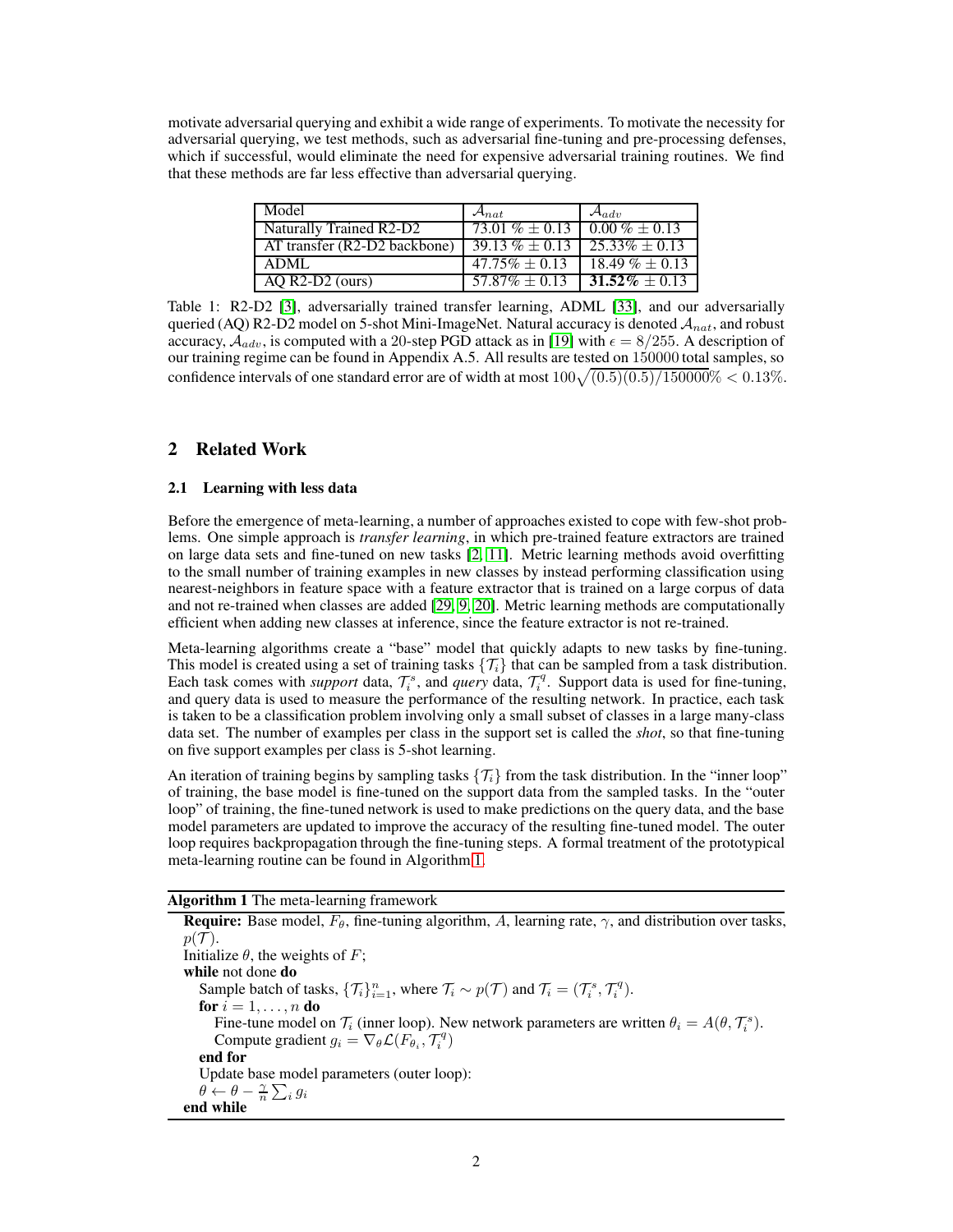Note that the fine-tuned parameters,  $\theta_i = A(\theta, \mathcal{T}_i^s)$ , in Algorithm [1,](#page-1-1) are a function of the base model's parameters so that the gradient computation in the outer loop may backpropagate through A. For validation after training, the base model is fine-tuned on the support set of hold-out tasks, and accuracy on the query set is reported. In this work, we report performance on Omniglot, Mini-ImageNet, and CIFAR-FS [\[16,](#page-8-7) [31,](#page-9-10) [3\]](#page-8-3).

We focus on four meta-learning algorithms: MAML, R2-D2, MetaOptNet, and ProtoNet [\[8,](#page-8-8) [3,](#page-8-3) [18,](#page-9-11) [29\]](#page-9-8). During fine-tuning, MAML uses SGD to update all parameters, minimizing cross-entropy loss. Since unrolling SGD steps into a deep computation graph is expensive, first-order variants have been developed to avoid computing second-order derivatives. We use the original MAML formulation. R2-D2 and MetaOptNet, on the other hand, only update the final linear layer during fine-tuning, leaving the "backbone network" that extracts these features frozen at test time. R2-D2 replaces SGD with a closed-form differentiable solver for regularized ridge regression, while MetaOptNet achieves its best performance when replacing SGD with a solver for SVM. Because the objective of these linear problems is convex, differentiable convex optimizers can be efficiently deployed to find optima, and differentiate these optima with respect to the backbone parameters at train time. ProtoNet takes an approach inspired by metric learning. It constructs class prototypes as centroids in feature space for each task. These centroids are then used to classify the query set in the outer loop of training. Because each class prototype is a simple geometric average of feature representations, it is easy to differentiate through the fine-tuning step.

### 2.2 Adversarial attacks and defenses

Following standard practices, we assess the robustness of models by attacking them with  $\ell_{\infty}$ bounded perturbations. We craft adversarial perturbations using the projected gradient descent attack (PGD) since it has proven to be one of the most effective algorithms both for attacking as well as for adversarial training [\[19\]](#page-9-2). A detailed description of the PGD attack algorithm can be found in Ap-pendix [A.9.](#page-13-0) We consider perturbations with  $\ell_{\infty}$  bound 8/255 and a step size of 2/255 as described by [\[19\]](#page-9-2). *Adversarial training* is the industry standard for creating robust models that maintain good clean-label performance [\[19\]](#page-9-2). This method involves replacing clean examples with adversarial examples during the training routine. A simple way to harden models to attack is adversarial training, which solves the minimax problem

$$
\min_{\theta} \mathbb{E}_{(\mathbf{x}, y) \sim \mathcal{D}} \left[ \max_{\|\delta\|_p < \epsilon} \mathcal{L}_{\theta}(\mathbf{x} + \delta, y) \right],\tag{2}
$$

where  $\mathcal{L}_{\theta}(\mathbf{x} + \delta, y)$  is the loss function of a network with parameters  $\theta$ , x is an input image with label  $y$ , and  $\delta$  is an adversarial perturbation. Adversarial training finds network parameters which maintain low loss (and correct class labels) even when adversarial perturbations are added. A number of adversarial training variants have emerged which improve performance or achieve various tasks from data augmentation to domain generalization to model compression [\[28,](#page-9-12) [10,](#page-8-9) [23\]](#page-9-13).

#### 2.3 Robust learning with less data

Several authors have tried to learn robust models in the data scarce regime. The authors of [\[27\]](#page-9-14) study robustness properties of transfer learning. They find that retraining earlier layers of the network during fine-tuning impairs the robustness of the network, while only retraining later layers can largely preserve robustness. ADML is the first attempt at achieving robustness through metalearning. ADML is a MAML variant specifically designed specifically for robustness [\[33\]](#page-9-7). However, this method for robustness is designed only for MAML, an algorithm which is now far from stateof-the-art. Moreover, ADML is computationally expensive, and the authors only test their method against a weak attacker. We re-implement ADML and test it against a strong attacker. We show that our method simultaneously achieves higher robustness and higher natural accuracy.

### 3 Naturally trained meta-learning methods are not robust

In this section, we benchmark the robustness of existing meta-learning methods. Similarly to classically trained classifiers, we expect that few-shot learners are highly vulnerable to attack when adversarial defenses are not employed. We test prominent meta-learning algorithms against a 20 step PGD attack as in [\[19\]](#page-9-2). Table [2](#page-3-1) contains natural and robust accuracy on the Mini-ImageNet and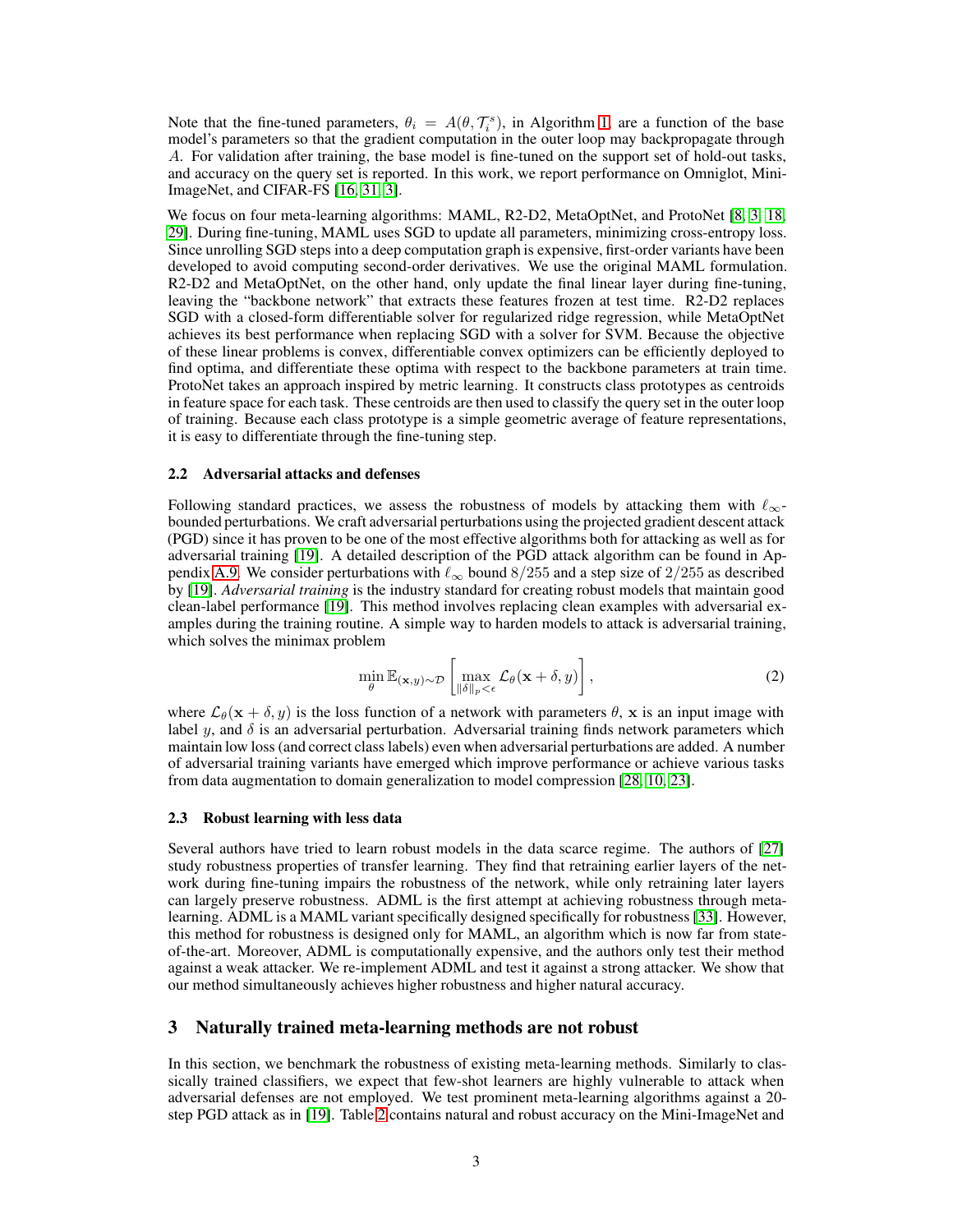CIFAR-FS 5-shot tasks [\[31,](#page-9-10) [3\]](#page-8-3). Experiments in the 1-shot setting can be found in Appendix A.1. All results are tested on 150000 total samples, so confidence intervals of one standard error are of width at most  $100\sqrt{\frac{(0.5)(0.5)}{150000}}\% < 0.13\%$ .

| Model           | $\mathcal{A}_{nat}$ MI | $\mathcal{A}_{adv}$ MI | $\mathcal{A}_{nat}$ FS $\mathcal{A}_{adv}$ FS |          |
|-----------------|------------------------|------------------------|-----------------------------------------------|----------|
| <b>ProtoNet</b> | 70.23%                 | $0.00\%$               | 79.66%                                        | $0.00\%$ |
| $R2-D2$         | 73.02%                 | $0.00\%$               | 82.81%                                        | $0.00\%$ |
| MetaOptNet      | 78.12%                 | $0.00\%$               | 84.11%                                        | $0.00\%$ |

<span id="page-3-1"></span>Table 2: 5-shot MiniImageNet (MI) and CIFAR-FS (FS) results comparing naturally trained metalearners.  $A_{nat}$  and  $A_{adv}$  are natural and robust test accuracy, respectively, where robust accuracy is computed with respect to a 20-step PGD attack.

We find that these algorithms are completely unable to resist the attack. Interestingly, MetaOptNet uses SVM for fine-tuning, which is endowed with a wide margins property. The failure of even SVM to express robustness during testing suggests that using robust fine-tuning methods (at test time) on naturally trained meta-learners is insufficient for robust performance. To further examine this, we consider MAML, which updates the entire network during fine-tuning. We use a naturally trained MAML model and perform adversarial training during fine-tuning (see Table [3\)](#page-3-2). Adversarial training is performed with 7-PGD as in [\[19\]](#page-9-2). If adversarial fine-tuning yielded robust classification, then we could avoid expensive adversarial training variants during meta-learning.

| Model                              | $\mathcal{A}_{adv}$ | $\mathcal{A}_{adv(AT)}$ |
|------------------------------------|---------------------|-------------------------|
| $\overline{1}$ -shot Mini-ImageNet | 0.03%               | $0.20\%$                |
| 5-shot Mini-ImageNet               | 0.03%               | $1.55\%$                |
| 1-shot Omniglot                    | 68.46%              | 74.66%                  |
| 5-shot Omniglot                    | 82.28%              | 87.94%                  |

<span id="page-3-2"></span>Table 3: MAML models on Mini-ImageNet and Omniglot.  $A_{nat}$  and  $A_{adv}$  are natural and robust test accuracy, respectively, where robust accuracy is computed with respect to a 20-step PGD attack.  $\mathcal{A}_{nat(AT)}$  and  $\mathcal{A}_{adv(AT)}$  are natural and robust test accuracy with 7-PGD fine-tuning.

While clean trained MAML models with adversarial fine-tuning are slightly more robust than their naturally fine-tuned counterparts, they achieve almost no robustness on Mini-ImageNet. Omniglot is an easier data set, and the performance of adversarially fine-tuned MAML on the 5-shot version is below a reasonable tolerance for robustness. We conclude from these experiments that naturally trained meta-learners are vulnerable to adversarial examples, and robustness techniques specifically for few-shot learning are required.

# <span id="page-3-0"></span>4 Adversarial querying: a meta-learning algorithm for adversarial robustness

We now introduce adversarial querying (AQ), an adversarial training algorithm for meta-learning. Let  $A(\theta, S)$  denote a fine-tuning algorithm. Then, A is a map from support data set, S, and network parameters,  $\theta$ , to parameters for the fine-tuned network. Then, we seek to solve the following minimax problem (Equation [1](#page-0-0) revisited):

$$
\min_{\theta} \mathbb{E}_{S,(\mathbf{x},y)} \bigg[ \max_{\|\delta\|_p < \epsilon} \mathcal{L}(F_{A(\theta,S)}, \mathbf{x} + \delta, y) \bigg],
$$

where S and  $(x, y)$  are support and query data, respectively, sampled from the training distribution, and  $\epsilon$  is a p-norm bound for the attacker. Thus, the objective is to find a central parameter vector which, when fine-tuned on support data, minimizes the expected query loss against an attacker. We approach this minimax problem with an alternating algorithm consisting of the following steps:

- 1. Sample support and query data
- 2. Fine-tune on the support data (inner loop)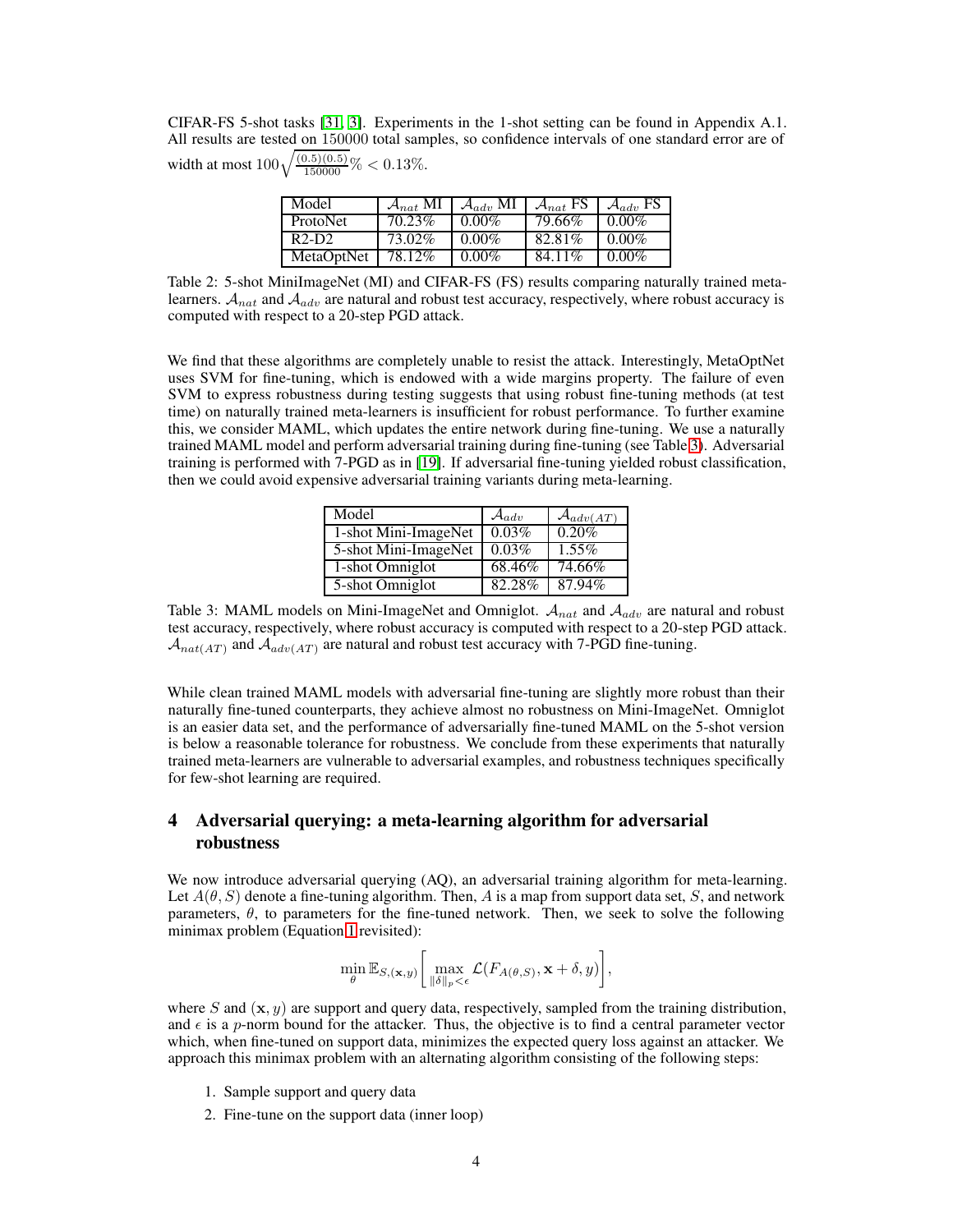- 3. Perturb query data to maximize loss
- 4. Minimize query loss, backpropagating through the fine-tuning algorithm (outer loop)

A formal treatment of this method is presented in Algorithm [2.](#page-4-1) Adversarial querying requires a factor of  $n + 1$  more SGD steps than standard meta-learning. We test adversarial querying across multiple data sets and meta-learning protocols. It is important to note that adversarial querying is algorithm-agnostic. We test this method on the ProtoNet, R2-D2, and MetaOptNet algorithms on CIFAR-FS and Mini-ImageNet (see Table [4](#page-4-2) and Table [5\)](#page-4-3). See Appendix [A.6](#page-12-0) for tests against additional attacks. We test against black-box transfer attacks which have been shown to be effective against gradient masking. In the white-box setting, we test adversarial querying against several gradient-based attacks as these have been shown to be more effective than zeroth order methods [\[4\]](#page-8-10).

<span id="page-4-1"></span>Algorithm 2 Adversarial Querying

**Require:** Base model,  $F_{\theta}$ , fine-tuning algorithm, A, learning rate,  $\gamma$ , and distribution over tasks,  $p(\mathcal{T}).$ Initialize  $\theta$ , the weights of F; while not done do Sample batch of tasks,  $\{\mathcal{T}_i\}_{i=1}^n$ , where  $\mathcal{T}_i \sim p(\mathcal{T})$  and  $\mathcal{T}_i = (\mathcal{T}_i^s, \mathcal{T}_i^q)$ . for  $i = 1, ..., n$  do Fine-tune model on  $\mathcal{T}_i$ . New network parameters are written  $\theta_i = A(\theta, \mathcal{T}_i^s)$ . Construct adversarial query data,  $\widehat{\mathcal{T}_i^q}$ , by maximizing  $\mathcal{L}(F_{\theta_i}, \widehat{\mathcal{T}_i^q})$  constrained to  $\|\widehat{\mathbf{x}_j^q} - \widehat{\mathbf{x}_j^q}\|$  $\|\mathbf{x}_j^q\|_p < \epsilon$  for query examples,  $\mathbf{x}_j^q$ , and their associated adversaries,  $\widehat{\mathbf{x}_j^q}$ . Compute gradient  $g_i = \nabla_{\theta} \mathcal{L}(F_{\theta_i}, \widehat{\mathcal{T}_i^q}).$ end for Update base model parameters:  $\theta \leftarrow \theta - \frac{\gamma}{n} \sum_i g_i$ end while

| Model         | $\mathcal{A}_{nat}$ 1-Shot | $\mathcal{A}_{adv}$ 1-Shot | $\mathcal{A}_{nat}$ 5-Shot | $\mathcal{A}_{adv}$ 5-Shot |
|---------------|----------------------------|----------------------------|----------------------------|----------------------------|
| ProtoNet AO   | 42.33%                     | 26.48%                     | 63.53%                     | $40.11\%$                  |
| R2-D2 AO      | 52.38%                     | $32.33\%$                  | 69.25%                     | 44.80%                     |
| MetaOptNet AO | 53.27%                     | 30.74%                     | 71.07%                     | 43.79%                     |

<span id="page-4-2"></span>Table 4: Comparison of adversarially queried (AQ) meta-learners on 1-shot and 5-shot CIFAR-FS.  $A_{nat}$  and  $A_{adv}$  are natural and robust test accuracy, respectively, where robust accuracy is computed with respect to a 20-step PGD attack. Top 1-shot and 5-shot robust accuracy is bolded.

| Model         | $\mathcal{A}_{nat}$ 1-Shot | $\mathcal{A}_{adv}$ 1-Shot | $A_{nat}$ 5-Shot | $\mathcal{A}_{adv}$ 5-Shot |
|---------------|----------------------------|----------------------------|------------------|----------------------------|
| ProtoNet AO   | 33.31\%                    | 17.69%                     | 52.04%           | $27.99\%$                  |
| $R2-D2AO$     | 37.91%                     | $20.59\%$                  | 57.87%           | $31.52\%$                  |
| MetaOptNet AO | 43.74%                     | 18.37%                     | 60.71%           | 28.08%                     |

<span id="page-4-3"></span>Table 5: Comparison of adversarially queried (AQ) meta-learners on 1-shot and 5-shot Mini-ImageNet.  $A_{nat}$  and  $A_{adv}$  are natural and robust test accuracy, respectively, where robust accuracy is computed with respect to a 20-step PGD attack. Top 1-shot and 5-shot robust accuracy is bolded.

In our tests, R2-D2 outperforms MetaOptNet in robust accuracy despite having a less powerful backbone architecture. In Section [4.5,](#page-6-0) we dissect the effects of backbone architecture and classification head on robustness of meta-learned models. In Appendix [A.6,](#page-12-0) we verify that adversarial querying generates networks robust to a wide array of strong attacks.

### <span id="page-4-0"></span>4.1 Adversarial querying is more robust than transfer learning from adversarially trained models

We observe above that few-shot learning methods with a non-robust feature extractor break under attack. But what if we use a robust feature extractor? In the following section, we consider both transfer learning and meta-learning with a robust feature extractor.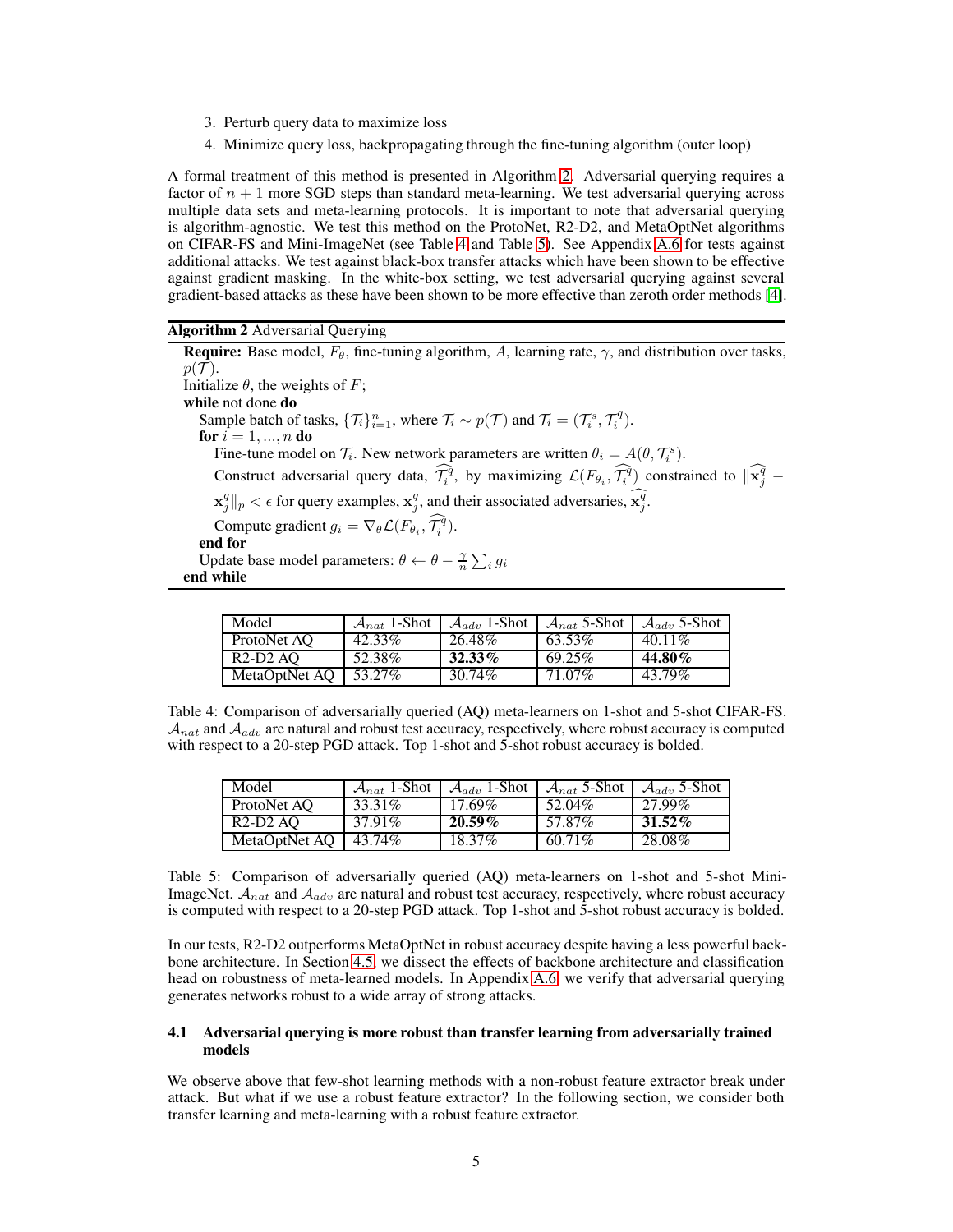In order to compare robust transfer learning and meta-learning, we train the backbone networks from meta-learning algorithms on all training data simultaneously in the fashion of standard adversarial training using 7-PGD (not meta-learning). We then fine-tune using the head from a meta-learning algorithm on top of the transferred feature extractor. We compare the performance of these feature extractors to that of those trained using adversarially queried meta-learning algorithms with the same backbones and heads. This experiment provides a direct comparison of feature extractors produced by robust transfer learning and robust meta-learning (see Table [6\)](#page-5-0). Meta-learning exhibits far superior robustness than transfer learning for all algorithms we test. Additional experiments on CIFAR-FS and on 1-shot Mini-ImageNet can be found in Appendix A.2.

| Model      | $A_{nat}$ Transfer | $\mathcal{A}_{adv}$ Transfer | $\mathcal{A}_{nat}$ Meta | $\mathcal{A}_{adv}$ Meta |
|------------|--------------------|------------------------------|--------------------------|--------------------------|
| MAML       | 32.79%             | 18.03%                       | $33.45\%$                | $23.07\%$                |
| ProtoNet   | 31.14%             | 22.31\%                      | $52.04\%$                | $27.99\%$                |
| $R2-D2$    | 39.13%             | 25.33%                       | 57.87%                   | $31.52\%$                |
| MetaOptNet | 50.23%             | 22.45%                       | $60.71\%$                | 28.08%                   |

<span id="page-5-0"></span>Table 6: Adversarially trained transfer learning and adversarially queried meta-learning on 5-shot Mini-ImageNet.  $A_{nat}$  and  $A_{adv}$  are natural and robust test accuracy, respectively, where robust accuracy is computed with respect to a 20-step PGD attack. Top natural and robust accuracy for each architecture is bolded.

## 4.2 Why attack only query data?

In the adversarial querying procedure detailed in Algorithm [2,](#page-4-1) we only attack query data. Consider that the loss value on query data represents performance on testing data after fine-tuning on the support data. Thus, low loss on perturbed query data represents robust accuracy on testing data after fine-tuning. Simply put, minimizing loss on adversarial query data moves the parameter vector towards a network with high robust test accuracy. It follows that attacking only support data is not an option for achieving robust meta-learners. Attacking support data but not query data can be seen as maximizing clean test accuracy when fine-tuned in a robust manner, but since we want to maximize *robust* test accuracy, this would be inappropriate. One question remains: should we attack both query and support data?

One reason to perturb only query data is computational efficiency. The bulk of computation in adversarial training is spent computing adversarial attacks since perturbing each batch requires an iterative algorithm. Perturbing support data doubles the number of adversarial attacks computed during training. Thus, only attacking query data significantly accelerates training. Perturbing support data will additionally increase the cost of fine-tuning during deployment, especially for methods, such as MetaOptNet, which use efficient solvers for the linear classification problem on clean data. But if attacking support data during the inner loop of training were to significantly improve robust performance, we would like to know.

We now compare adversarial querying to a variant in which support data is also perturbed during training. We use MAML to conduct this comparison on the Omniglot and Mini-ImageNet data sets. Additional experiments on 1-shot tasks can be found in Appendix A.3.

| Model                       | $\mathcal{A}_{nat}$ | $\mathcal{A}_{adv}$ | $\mathcal{A}_{nat(AT)}$ | $\mathcal{A}_{adv(AT)}$ |
|-----------------------------|---------------------|---------------------|-------------------------|-------------------------|
| MAML (naturally trained)    | $60.25\%$           | $0.03\%$            | 32.45%                  | $1.55\%$                |
| MAML adv. query             | 33.45%              | $23.07\%$           | 33.03%                  | $23.29\%$               |
| MAML adv. query and support | 29.98%              | 22.55%              | 30.44%                  | 23.03%                  |
| ADML                        | $47.75\%$           | 18.49%              | $47.27\%$               | 20.23%                  |

Table 7: Performance on 5-shot Mini-ImageNet. Robust accuracy,  $A_{adv}$ , is computed with respect to a 20-step PGD attack.  $A_{nat(AT)}$  and  $A_{adv(AT)}$  are natural and robust test accuracy with 7-PGD training during fine-tuning. Top robust accuracy with and without adversarial fine-tuning is bolded.

In these experiments, we find that adversarially attacking the support data during the inner loop of meta-learning does not improve performance over adversarial querying. Furthermore, networks trained in this fashion require adversarial fine-tuning during test time or else they suffer a massive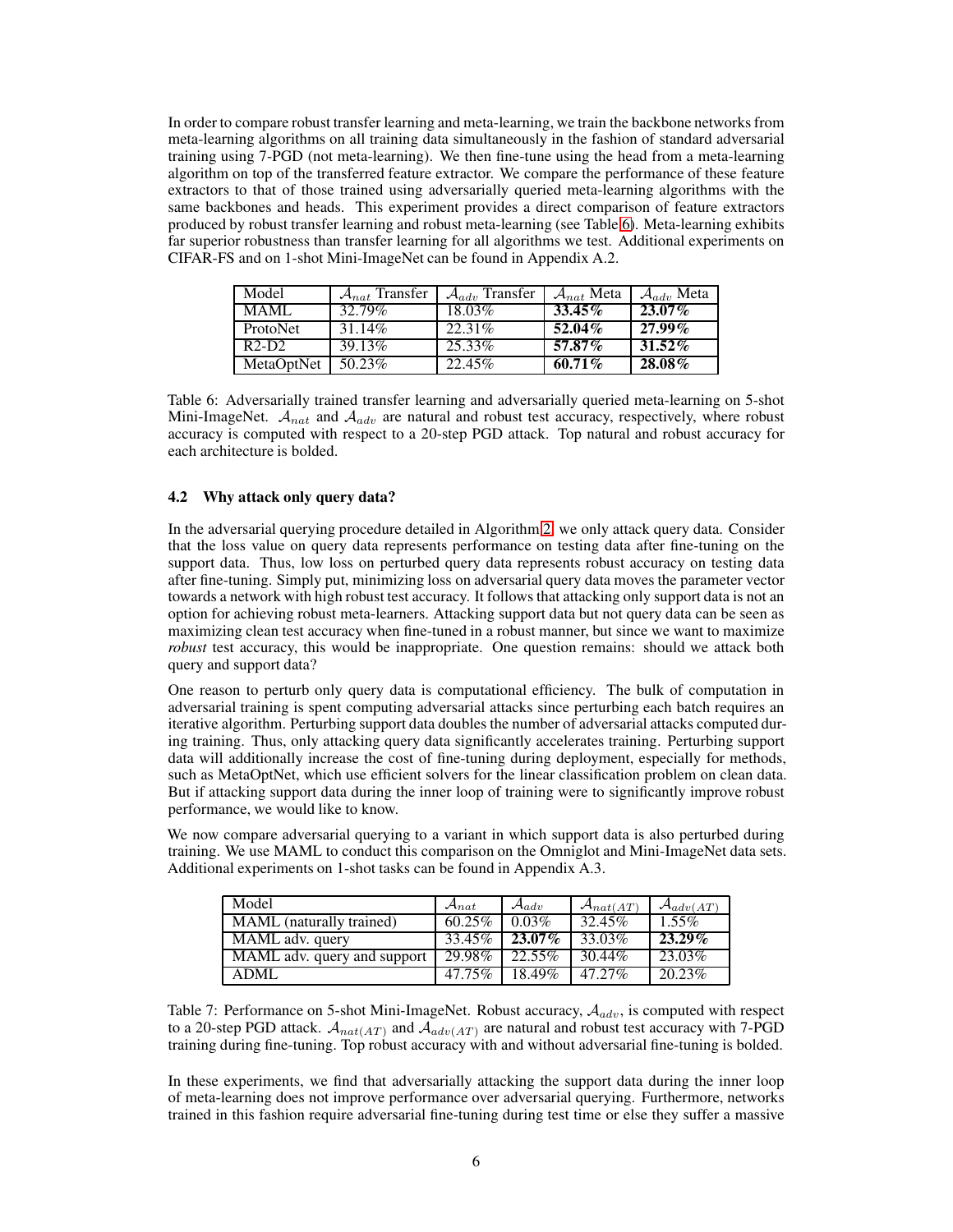| Model                               | $\mathcal{A}_{nat}$ | $\mathcal{A}_{adv}$ | $\mathcal{A}_{nat(AT)}$ | $\mathcal{A}_{adv(AT)}$ |
|-------------------------------------|---------------------|---------------------|-------------------------|-------------------------|
| MAML (naturally trained)            | 97.12%              | 82.28%              | $97.71\%$               | 87.94%                  |
| $\overline{\text{MAML}}$ adv. query | $97.27\%$           | $95.85\%$           | $97.51\%$               | $96.14\%$               |
| MAML adv. query and support         | 95.61%              | $77.73\%$           | 97.46%                  | 95.65%                  |
| ADML                                | $97.31\%$           | 94.19%              | 97.56%                  | 94.82%                  |

Table 8: Performance on 5-shot Omniglot. Robust accuracy,  $A_{adv}$ , is computed with respect to a 20step PGD attack.  $A_{nat(AT)}$  and  $A_{adv(AT)}$  are natural and robust test accuracy with 7-PGD training during fine-tuning. Top robust accuracy with and without adversarial fine-tuning is bolded.

loss in robust test accuracy. Following these results and the significant reasons to avoid attacking support data, we subsequently only attack query data.

### 4.3 Tuning the robustness-accuracy trade-off: AQ may be used to adapt other robustness techniques to meta-learning

Adversarial querying trades off natural accuracy for robust accuracy. This massive trade-off exists in the standard setting where SOTA robust ImageNet models sacrifice twenty percentage points [\[32\]](#page-9-15). Adversarial querying can be used to construct meta-learning analogues for other variants of adversarial training. We explore this by using the TRADES loss function, used for controlling the accuracy-robustness trade-off, in the querying step of AQ [\[34\]](#page-9-3). We refer to this method as meta-TRADES. While meta-TRADES can marginally outperform our initial adversarial querying method in robust accuracy, we find that it trades off natural accuracy in the process. See Appendix [A.4](#page-11-0) for both 1-shot and 5-shot on multiple datasets.

#### 4.4 For better natural and robust accuracy, only fine-tune the last layer.

High performing meta-learning models, like MetaOptNet and R2-D2, fix their feature extractor and only update their last linear layer during fine-tuning. In the setting of transfer learning, robustness is a feature of early convolutional layers, and re-training these early layers leads to a significant drop in robust test accuracy [\[27\]](#page-9-14). We verify that re-training only the last layer leads to improved natural and robust accuracy in adversarially queried meta-learners by training a MAML model but only updating the final fully-connected layer during fine-tuning including during the inner loop of metalearning. We find that the model trained by only fine-tuning the last layer decisively outperforms the traditional MAML algorithm (AQ) in both natural and robust accuracy (see Table [9\)](#page-6-1).

| Re-trained | $A_{nat}$ | $\mathcal{A}_{adv}$ | $\mathcal{A}_{nat(AT)}$ | $\mathcal{A}_{adv(AT)}$ |
|------------|-----------|---------------------|-------------------------|-------------------------|
| All lavers | 33.45%    | $-23.07\%$          | 33.03%                  | 23.29%                  |
| FC only    | $40.06\%$ | $25.15\%$           | $39.94\%$               | $25.32\%$               |

<span id="page-6-1"></span>Table 9: Adversarially queried MAML compared with a MAML variant with only the last layer re-trained during fine-tuning on 5-shot Mini-ImageNet.  $A_{nat}$  and  $A_{adv}$  are natural and robust test accuracy, respectively, where robust accuracy is computed with respect to a 20-step PGD attack.  $A_{nat(AT)}$  and  $A_{adv(AT)}$  are natural and robust test accuracy, respectively with 7-PGD training during fine-tuning. Layers are fine-tuned for 10 steps with a learning rate of 0.01.

#### <span id="page-6-0"></span>4.5 The R2-D2 head, not embedding, is responsible for superior robust performance.

The naturally trained MetaOptNet algorithm outperforms R2-D2 in natural accuracy, but previous research has found that performance discrepancies between meta-learning algorithms might be an artifact of different backbone networks [\[5\]](#page-8-11). We confirm that MetaOptNet with the R2-D2 backbone performs similarly to R2-D2 in the natural meta-learning setting (see Appendix Table [22\)](#page-13-1).

However, we find that the performance discrepancy in the adversarial setting is *not* explained by differences in backbone architecture. In our adversarial querying experiments, we saw that MetaOptNet was less robust than R2-D2. This discrepancy remains when we train MetaOptNet with the R2-D2 backbone (see Appendix Table [21\)](#page-12-1). We conclude that MetaOptNet's backbone is not responsible for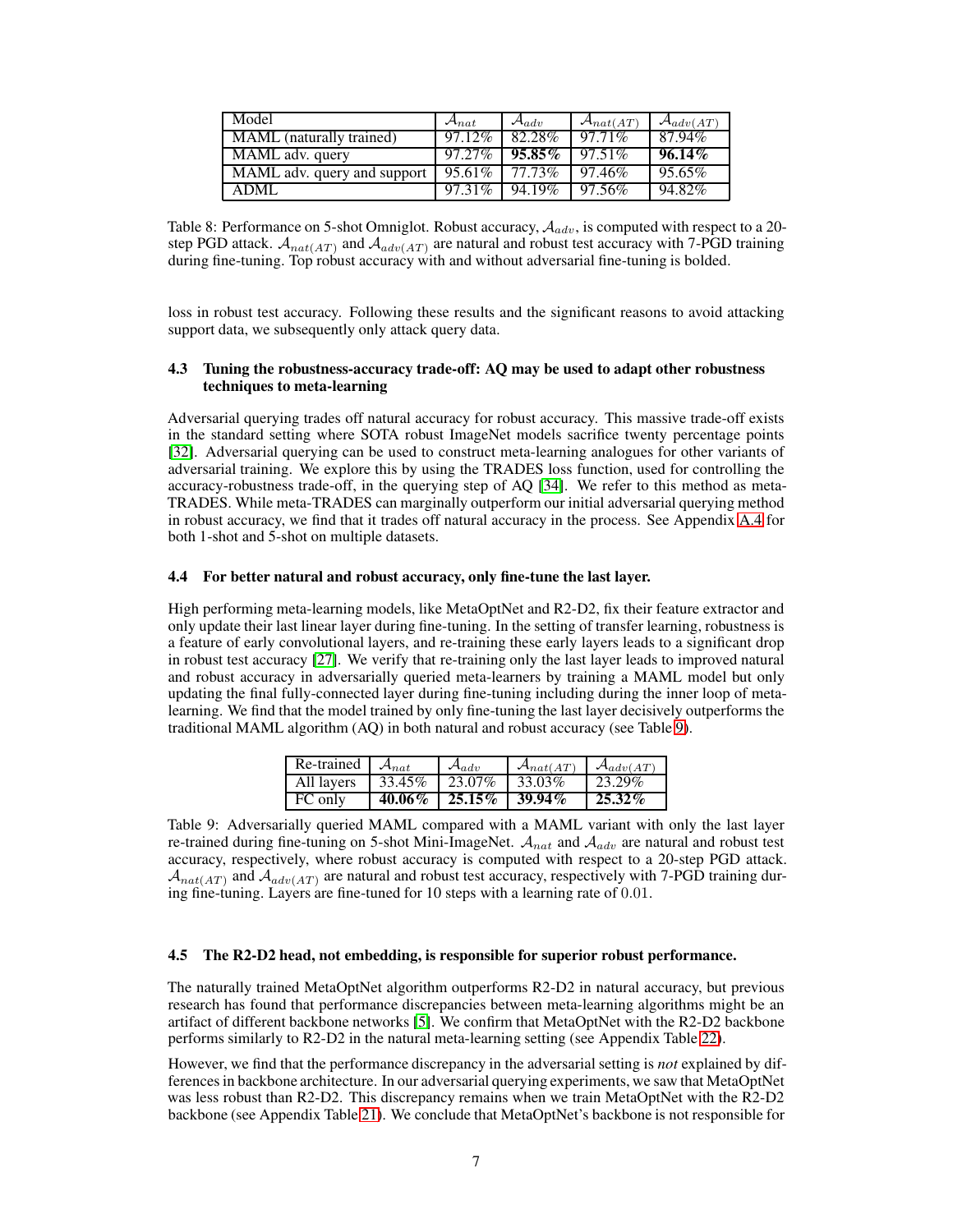its inferior robustness. These experiments suggest that ridge regression may be a more effective finetuning technique than SVM for robust performance. ProtoNet with R2-D2 backbone also performs worse than the other two adversarially queried models with the same backbone architecture.

# 5 Robustness alternatives to adversarial training

## 5.1 Enhancing robustness with robust architectural features

In addition to adversarial training, architectural features have been used to enhance robustness [\[32\]](#page-9-15). Feature denoising blocks pair classical denoising operations with learned  $1 \times 1$  convolutions to reduce the feature noise in feature maps at various stages of a network, and thus reduce the success of adversarial attacks. Massive architectures with these blocks have achieved state-of-the-art robustness against targeted adversarial attacks on ImageNet. However, when deployed on small networks for meta-learning, we find that denoising blocks do not improve robustness. We deploy denoising blocks identical to those in [\[32\]](#page-9-15) after various layers of the R2-D2 network. The best results for the denoising experiments are achieved by adding a denoising block after the fourth layer in the R2-D2 embedding network (see Appendix Table [23\)](#page-13-2).

# 5.2 Pre-processing defenses

Recent works have proposed pre-processing defenses for sanitizing adversarial examples before feeding them into a naturally trained classifier. If successful, these methods would avoid the expensive adversarial querying procedure during training. While this approach has found success in the mainstream literature, we find that it is ineffective in the few-shot regime.

In DefenseGAN, a GAN trained on natural images is used to sanitize an adversarial example by replacing (possible corrupted) test images with the nearest image in the output range of the GAN [\[26\]](#page-9-4). Unfortunately, GANs are not expressive enough to preserve the integrity of testing images on complex datasets involving high-res natural images, and recent attacks have critically compromised the performance of this defense [\[13,](#page-8-12) [1\]](#page-8-13). We found the expressiveness of the generator architecture used in the original DefenseGAN setup to be insufficient for even CIFAR-FS, so we substitute a stronger ProGAN generator to model the CIFAR-100 classes [\[15\]](#page-8-14).

The supperesolution defense first denoises data with sparse wavelet filters and then performs superresolution [\[22\]](#page-9-16). This defense is also motivated by the principle of projecting adversarial examples onto the natural image manifold. We test the superresolution defense using the same wavelet filtering and superresolution network (SRResNet) used by [\[22\]](#page-9-16) and first introduced by [\[17\]](#page-8-15). Like with the generator for DefenseGAN, we train the SRResNet on the entire CIFAR-100 dataset before applying the superresolution defense.

We find that these methods are not well suited to the few-shot domain, in which the generative model or superresolution network may not be able to train on the little data available. Morever, even after training the generator on all CIFAR-100 classes, we find that DefenseGAN with a naturally trained R2-D2 meta-learner performs significantly worse in both natural and robust accuracy than an adversarially queried meta-learner of the same architecture. Similarly, the superresolution defense achieves little robustness. The results of these experiments can be found in Appendix Table [24.](#page-13-3)

# 6 Discussion

Naturally trained networks for few-shot image classification are vulnerable to adversarial attacks, and existing robust transfer learning methods do not perform well on few-shot tasks. Naturally trained networks suffer from adversarial vulnerability even when adversarially fine-tuned. We thus identify the need for few-shot methods for adversarial robustness. We particularly study robustness in the context of meta-learning. We develop an algorithm-agnostic method, called adversarial querying, for hardening meta-learning models. We find that meta-learning models are most robust when the feature extractor is fixed, and only the last layer is retrained during fine-tuning. We further identify that choice of classification head significantly impacts robustness. We believe that this paper is a starting point for developing adversarially robust methods for few-shot applications.

A PyTorch implementation of adversarial querying can be found at: <https://github.com/goldblum/AdversarialQuerying>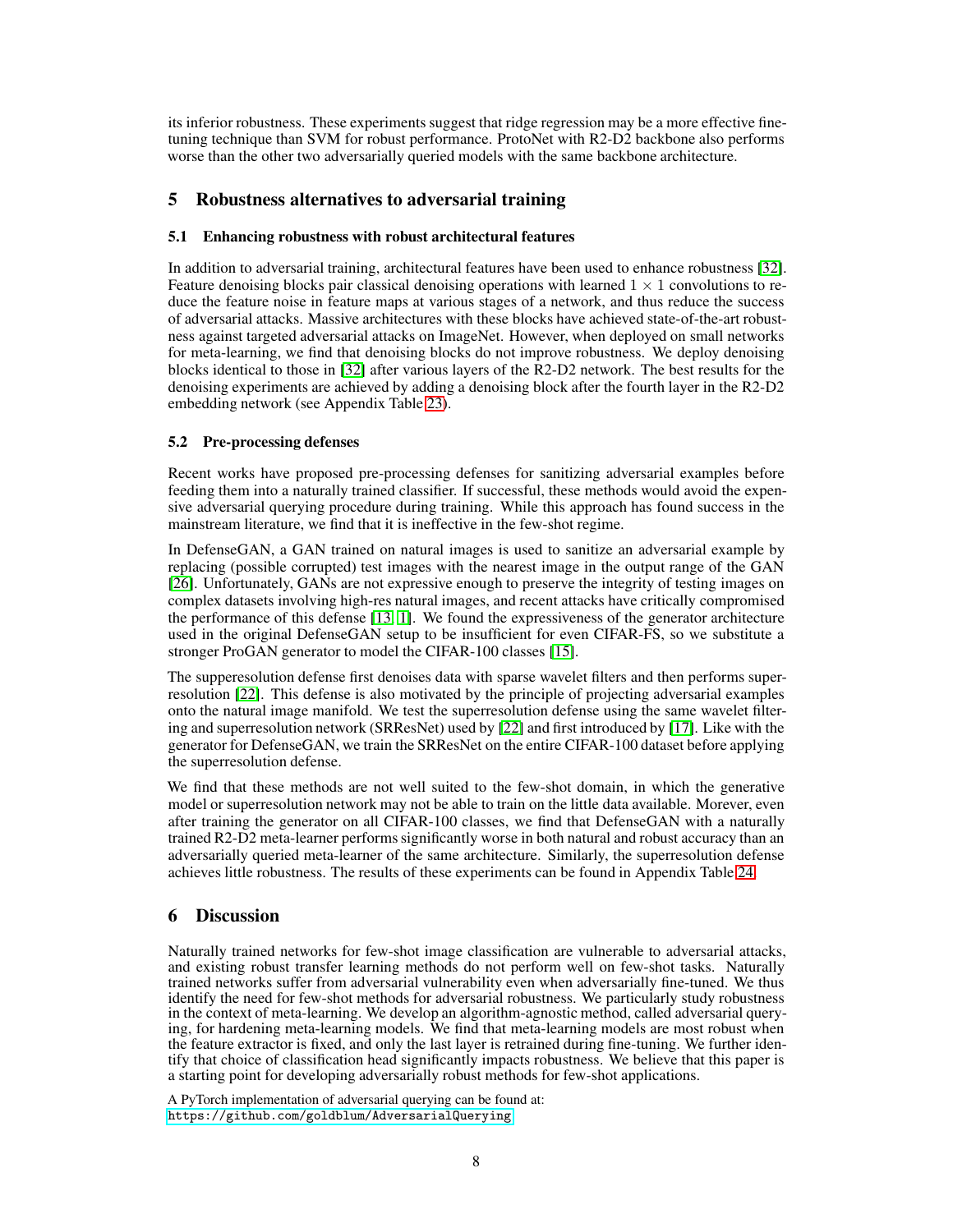## Broader Impact

Few-shot learning systems are already deployed in real-world settings, but practitioners may remain unaware of the robustness properties of their models. Our work thoroughly studies this topic using methods which these practitioners may deploy, and we contribute a method for hardening their systems. Our work can benefit both organizations deploying few-shot learning systems as well as their customers and clients.

# Acknowledgements

This work was supported by the DARPA GARD and DARPA QED programs, in addition to the National Science Foundation Division of Mathematical Sciences.

## <span id="page-8-13"></span>**References**

- [1] Anish Athalye, Nicholas Carlini, and David Wagner. Obfuscated gradients give a false sense of security: Circumventing defenses to adversarial examples. *arXiv preprint arXiv:1802.00420*, 2018.
- <span id="page-8-4"></span>[2] Yoshua Bengio. Deep learning of representations for unsupervised and transfer learning. In *Proceedings of ICML workshop on unsupervised and transfer learning*, pages 17–36, 2012.
- <span id="page-8-3"></span>[3] Luca Bertinetto, Joao F Henriques, Philip HS Torr, and Andrea Vedaldi. Meta-learning with differentiable closed-form solvers. *arXiv preprint arXiv:1805.08136*, 2018.
- <span id="page-8-10"></span>[4] Pin-Yu Chen, Huan Zhang, Yash Sharma, Jinfeng Yi, and Cho-Jui Hsieh. Zoo. *Proceedings of the 10th ACM Workshop on Artificial Intelligence and Security - AISec '17*, 2017.
- <span id="page-8-11"></span>[5] Wei-Yu Chen, Yen-Cheng Liu, Zsolt Kira, Yu-Chiang Frank Wang, and Jia-Bin Huang. A closer look at few-shot classification. In *International conference on learning representations*, 2019.
- <span id="page-8-16"></span>[6] Yinpeng Dong, Fangzhou Liao, Tianyu Pang, Hang Su, Jun Zhu, Xiaolin Hu, and Jianguo Li. Boosting adversarial attacks with momentum. *2018 IEEE/CVF Conference on Computer Vision and Pattern Recognition*, Jun 2018.
- <span id="page-8-1"></span>[7] Yan Duan, Marcin Andrychowicz, Bradly Stadie, OpenAI Jonathan Ho, Jonas Schneider, Ilya Sutskever, Pieter Abbeel, and Wojciech Zaremba. One-shot imitation learning. In *Advances in neural information processing systems*, pages 1087–1098, 2017.
- <span id="page-8-8"></span>[8] Chelsea Finn, Pieter Abbeel, and Sergey Levine. Model-agnostic meta-learning for fast adaptation of deep networks. In *Proceedings of the 34th International Conference on Machine Learning-Volume 70*, pages 1126–1135. JMLR. org, 2017.
- <span id="page-8-6"></span>[9] Spyros Gidaris and Nikos Komodakis. Dynamic few-shot visual learning without forgetting. In *Proceedings of the IEEE Conference on Computer Vision and Pattern Recognition*, pages 4367–4375, 2018.
- <span id="page-8-9"></span>[10] Micah Goldblum, Liam Fowl, Soheil Feizi, and Tom Goldstein. Adversarially robust distillation. *arXiv preprint arXiv:1905.09747*, 2019.
- <span id="page-8-5"></span>[11] Micah Goldblum, Steven Reich, Liam Fowl, Renkun Ni, Valeriia Cherepanova, and Tom Goldstein. Unraveling meta-learning: Understanding feature representations for few-shot tasks. *arXiv preprint arXiv:2002.06753*, 2020.
- <span id="page-8-0"></span>[12] Micah Goldblum, Avi Schwarzschild, Naftali Cohen, Tucker Balch, Ankit B Patel, and Tom Goldstein. Adversarial attacks on machine learning systems for high-frequency trading. *arXiv preprint arXiv:2002.09565*, 2020.
- <span id="page-8-12"></span>[13] Andrew Ilyas, Ajil Jalal, Eirini Asteri, Constantinos Daskalakis, and Alexandros G Dimakis. The robust manifold defense: Adversarial training using generative models. *arXiv preprint arXiv:1712.09196*, 2017.
- <span id="page-8-2"></span>[14] Łukasz Kaiser, Ofir Nachum, Aurko Roy, and Samy Bengio. Learning to remember rare events. *arXiv preprint arXiv:1703.03129*, 2017.
- <span id="page-8-14"></span>[15] Tero Karras, Timo Aila, Samuli Laine, and Jaakko Lehtinen. Progressive growing of gans for improved quality, stability, and variation, 2017.
- <span id="page-8-7"></span>[16] Brenden M Lake, Ruslan Salakhutdinov, and Joshua B Tenenbaum. Human-level concept learning through probabilistic program induction. *Science*, 350(6266):1332–1338, 2015.
- <span id="page-8-15"></span>[17] Christian Ledig, Lucas Theis, Ferenc Huszar, Jose Caballero, Andrew Cunningham, Alejandro Acosta, Andrew Aitken, Alykhan Tejani, Johannes Totz, Zehan Wang, and et al. Photo-realistic single image super-resolution using a generative adversarial network. *2017 IEEE Conference on Computer Vision and Pattern Recognition (CVPR)*, Jul 2017.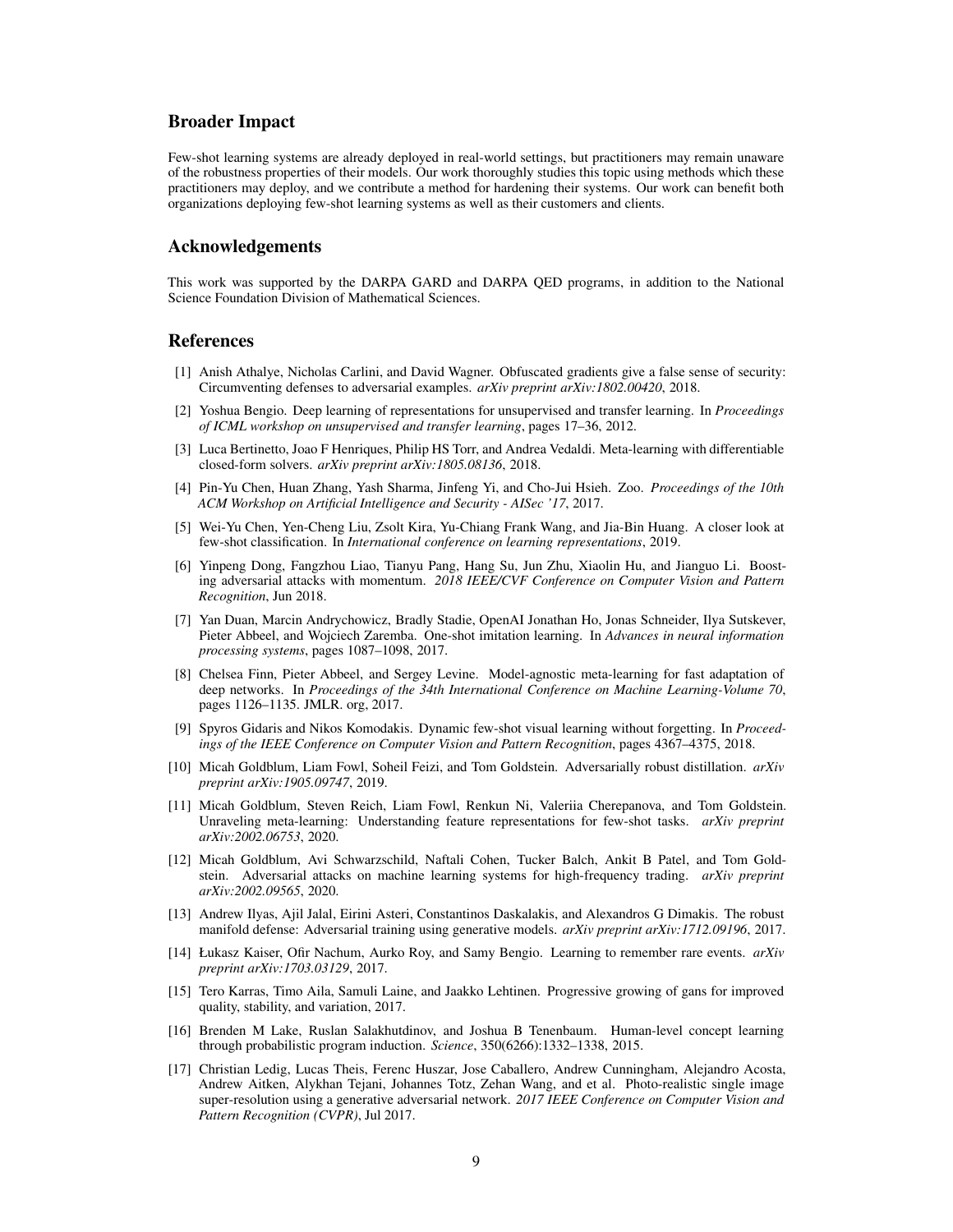- <span id="page-9-11"></span>[18] Kwonjoon Lee, Subhransu Maji, Avinash Ravichandran, and Stefano Soatto. Meta-learning with differentiable convex optimization. In *Proceedings of the IEEE Conference on Computer Vision and Pattern Recognition*, pages 10657–10665, 2019.
- <span id="page-9-2"></span>[19] Aleksander Madry, Aleksandar Makelov, Ludwig Schmidt, Dimitris Tsipras, and Adrian Vladu. Towards deep learning models resistant to adversarial attacks. *arXiv preprint arXiv:1706.06083*, 2017.
- <span id="page-9-9"></span>[20] Thomas Mensink, Jakob Verbeek, Florent Perronnin, and Gabriela Csurka. Metric learning for large scale image classification: Generalizing to new classes at near-zero cost. In *European Conference on Computer Vision*, pages 488–501. Springer, 2012.
- <span id="page-9-17"></span>[21] Seyed-Mohsen Moosavi-Dezfooli, Alhussein Fawzi, and Pascal Frossard. Deepfool: a simple and accurate method to fool deep neural networks. In *Proceedings of the IEEE conference on computer vision and pattern recognition*, pages 2574–2582, 2016.
- <span id="page-9-16"></span>[22] Aamir Mustafa, Salman H. Khan, Munawar Hayat, Jianbing Shen, and Ling Shao. Image super-resolution as a defense against adversarial attacks, 2019.
- <span id="page-9-13"></span>[23] Renkun Ni, Micah Goldblum, Amr Sharaf, Kezhi Kong, and Tom Goldstein. Data augmentation for meta-learning. *arXiv preprint arXiv:2010.07092*, 2020.
- <span id="page-9-5"></span>[24] Tomas Pfister, James Charles, and Andrew Zisserman. Domain-adaptive discriminative one-shot learning of gestures. In *European Conference on Computer Vision*, pages 814–829. Springer, 2014.
- <span id="page-9-1"></span>[25] Parsa Saadatpanah, Ali Shafahi, and Tom Goldstein. Adversarial attacks on copyright detection systems. *arXiv preprint arXiv:1906.07153*, 2019.
- <span id="page-9-4"></span>[26] Pouya Samangouei, Maya Kabkab, and Rama Chellappa. Defense-gan: Protecting classifiers against adversarial attacks using generative models. *arXiv preprint arXiv:1805.06605*, 2018.
- <span id="page-9-14"></span>[27] Ali Shafahi, Parsa Saadatpanah, Chen Zhu, Amin Ghiasi, Christoph Studer, David Jacobs, and Tom Goldstein. Adversarially robust transfer learning. *arXiv preprint arXiv:1905.08232*, 2019.
- <span id="page-9-12"></span>[28] Manli Shu, Zuxuan Wu, Micah Goldblum, and Tom Goldstein. Preparing for the worst: Making networks less brittle with adversarial batch normalization. *arXiv preprint arXiv:2009.08965*, 2020.
- <span id="page-9-8"></span>[29] Jake Snell, Kevin Swersky, and Richard Zemel. Prototypical networks for few-shot learning. In *Advances in Neural Information Processing Systems*, pages 4077–4087, 2017.
- <span id="page-9-6"></span>[30] Manasi Vartak, Arvind Thiagarajan, Conrado Miranda, Jeshua Bratman, and Hugo Larochelle. A metalearning perspective on cold-start recommendations for items. In *Advances in neural information processing systems*, pages 6904–6914, 2017.
- <span id="page-9-10"></span>[31] Oriol Vinyals, Charles Blundell, Timothy Lillicrap, Koray Kavukcuoglu, and Daan Wierstra. Matching networks for one shot learning. In *Advances in neural information processing systems*, pages 3630–3638, 2016.
- <span id="page-9-15"></span>[32] Cihang Xie, Yuxin Wu, Laurens van der Maaten, Alan L Yuille, and Kaiming He. Feature denoising for improving adversarial robustness. In *Proceedings of the IEEE Conference on Computer Vision and Pattern Recognition*, pages 501–509, 2019.
- <span id="page-9-7"></span>[33] Chengxiang Yin, Jian Tang, Zhiyuan Xu, and Yanzhi Wang. Adversarial meta-learning. *arXiv preprint arXiv:1806.03316*, 2018.
- <span id="page-9-3"></span>[34] Hongyang Zhang, Yaodong Yu, Jiantao Jiao, Eric P Xing, Laurent El Ghaoui, and Michael I Jordan. Theoretically principled trade-off between robustness and accuracy. *arXiv preprint arXiv:1901.08573*, 2019.
- <span id="page-9-0"></span>[35] Yue Zhao, Hong Zhu, Qintao Shen, Ruigang Liang, Kai Chen, and Shengzhi Zhang. Practical adversarial attack against object detector. *arXiv preprint arXiv:1812.10217*, 2018.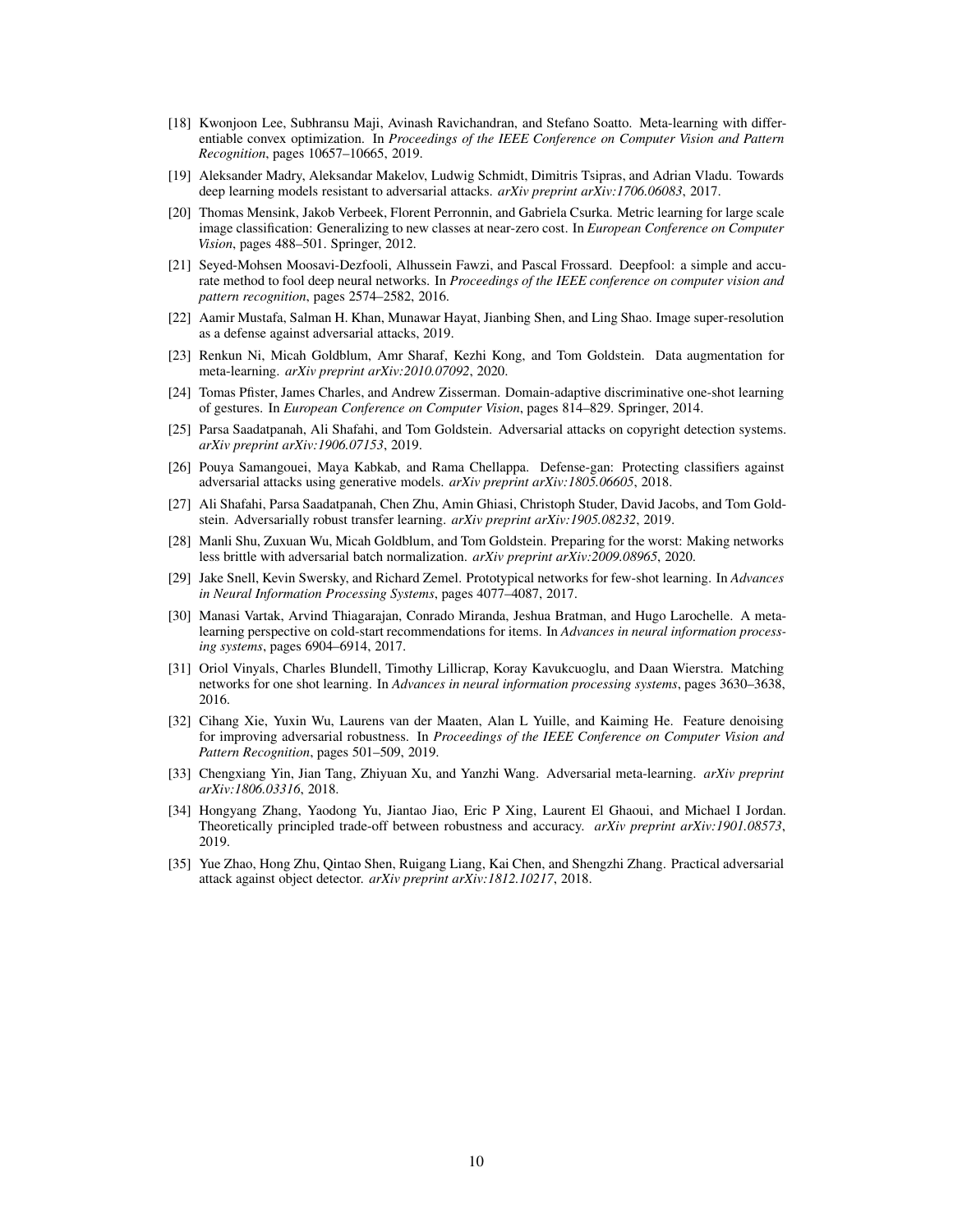# A Appendix

### A.1 Additional experiments testing the robustness of naturally trained meta-learning models

| Model           | $\mathcal{A}_{nat}$ MI | $\mathcal{A}_{adv}$ MI | $\mathcal{A}_{nat}$ FS | $\mathcal{A}_{adv}$ FS |
|-----------------|------------------------|------------------------|------------------------|------------------------|
| <b>ProtoNet</b> | 43.26%                 | $0.00\%$               | 59.56%                 | $0.00\%$               |
| $R2-D2$         | 55.22%                 | $0.00\%$               | 68.36%                 | $0.00\%$               |
| MetaOptNet      | 60.65%                 | $0.00\%$               | 70.99%                 | $0.00\%$               |

Table 10: 1-shot MiniImageNet (MI) and CIFAR-FS (FS) results comparing naturally trained metalearners.  $A_{nat}$  and  $A_{adv}$  are natural and robust test accuracy, respectively, where robust accuracy is computed with respect to a 20-step PGD attack.

#### A.2 Additional experiments comparing robust meta-learning and robust transfer learning

| Model                          | $A_{nat}$ Transfer | $\mathcal{A}_{adv}$ Transfer | $\mathcal{A}_{nat}$ Meta | $\mathcal{A}_{adv}$ Meta |
|--------------------------------|--------------------|------------------------------|--------------------------|--------------------------|
| <b>ProtoNet</b>                | 45.98%             | 35.63%                       | $63.53\%$                | 40.11%                   |
| R <sub>2</sub> -D <sub>2</sub> | 53.26%             | 33.33 $%$                    | $69.25\%$                | 44.80%                   |
| MetaOptNet                     | 60.72%             | 35.11\%                      | 71.07 <i>%</i>           | $43.79\%$                |

Table 11: Adversarially trained transfer learning and adversarially queried meta-learning on 5-shot CIFAR-FS.  $A_{nat}$  and  $A_{adv}$  are natural and robust test accuracy, respectively, where robust accuracy is computed with respect to a 20-step PGD attack. Top natural and robust accuracy for each architecture is bolded.

| Model           | $A_{nat}$ Transfer | $\mathcal{A}_{adv}$ Transfer | $\mathcal{A}_{nat}$ Meta | $\mathcal{A}_{adv}$ Meta |
|-----------------|--------------------|------------------------------|--------------------------|--------------------------|
| MAML.           | $25.84\%$          | $15.52\%$                    | 21.42%                   | $17.9\%$                 |
| <b>ProtoNet</b> | 25.58%             | 18.06%                       | $33.31\%$                | $17.69\%$                |
| $R2-D2$         | 27.88%             | $17.72\%$                    | $37.91\%$                | $20.59\%$                |
| MetaOptNet      | 34.71%             | 16.01%                       | $43.74\%$                | $18.37\%$                |

Table 12: Adversarially trained transfer learning and adversarially queried meta-learning on 1-shot Mini-ImageNet.  $A_{nat}$  and  $A_{adv}$  are natural and robust test accuracy, respectively, where robust accuracy is computed with respect to a 20-step PGD attack. Top natural and robust accuracy for each architecture is bolded.

| Model           | $A_{nat}$ Transfer | $\mathcal{A}_{adv}$ Transfer | $\mathcal{A}_{nat}$ Meta | $\mathcal{A}_{adv}$ Meta |
|-----------------|--------------------|------------------------------|--------------------------|--------------------------|
| <b>ProtoNet</b> | 35.15%             | 26.25%                       | $42.33\%$                | $26.48\%$                |
| $R2-D2$         | 38.15%             | 26.78%                       | 52.38%                   | 32.33%                   |
| MetaOptNet      | 42.98%             | 25.37%                       | $53.27\%$                | $30.74\%$                |

Table 13: Adversarially trained transfer learning and adversarially queried meta-learning on 1-shot CIFAR-FS.  $A_{nat}$  and  $A_{adv}$  are natural and robust test accuracy, respectively, where robust accuracy is computed with respect to a 20-step PGD attack. Top natural and robust accuracy for each architecture is bolded.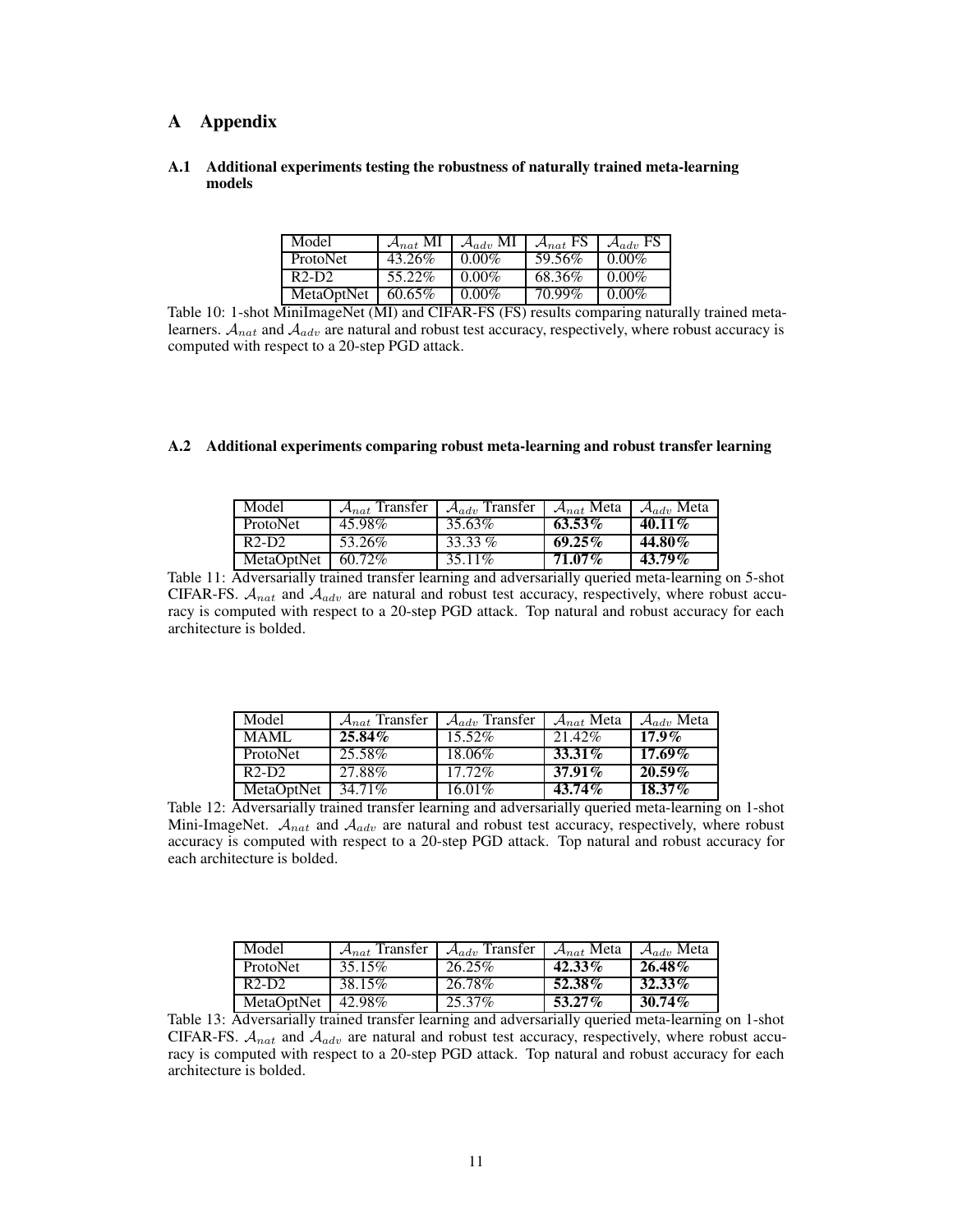### A.3 Additional experiments comparing adversarial querying to both adversarial support and adversarial querying during training

| Model                       | $\mathcal{A}_{nat}$ | $\mathcal{A}_{adv}$ | $\mathcal{A}_{nat(AT)}$ | $\mathcal{A}_{adv(AT)}$ |
|-----------------------------|---------------------|---------------------|-------------------------|-------------------------|
| MAML (naturally trained)    | 91.50%              | 68.46%              | $91.60\%$               | 74.66%                  |
| MAML adv. query             | $91.11\%$           | 88.72%              | 91.31\%                 | 89.01%                  |
| MAML adv. query and support | 90.58%              | 82.23%              | 91.36%                  | 88.97%                  |
| ADML                        | 91.99%              | 86.87%              | 92.24%                  | 87.35%                  |

Table 14: Performance on 1-shot Omniglot. Robust accuracy,  $A_{adv}$ , is computed with respect to a 20-step PGD attack.  $A_{nat(AT)}$  and  $A_{adv(AT)}$  are natural and robust test accuracy with 7-PGD training during fine-tuning.

| Model                               | $\mathcal{A}_{nat}$ | $\mathcal{A}_{adv}$ | $\mathcal{A}_{nat(AT)}$ | $\mathcal{A}_{adv(AT)}$ |
|-------------------------------------|---------------------|---------------------|-------------------------|-------------------------|
| MAML (naturally trained)            | 45.04%              | 0.03%               | 33.18%                  | $0.20\%$                |
| $\overline{\text{MAML}}$ adv. query | 21.42%              | 179%                | 21.23%                  | $17.87\%$               |
| MAML adv. query and support         | 22.39%              | 19.07%              | 22.06%                  | 19.14%                  |
| ADML                                | 26.68%              | $16.63\%$           | 27.34%                  | 17.78%                  |

Table 15: Performance on 1-shot Mini-ImageNet. Robust accuracy,  $A_{adv}$ , is computed with respect to a 20-step PGD attack.  $A_{nat(AT)}$  and  $A_{adv(AT)}$  are natural and robust test accuracy with 7-PGD training during fine-tuning.

### <span id="page-11-0"></span>A.4 Meta-TRADES experiments

| Model                  | $\mathcal{A}_{nat}$ MI | $\mathcal{A}_{adv}$ MI | $\mathcal{A}_{nat}$ FS | $\mathcal{A}_{adv}$ FS |
|------------------------|------------------------|------------------------|------------------------|------------------------|
| $1/\lambda = 1$        | 56.02%                 | 30.96%                 | 66.29%                 | 45.59%                 |
| $1/\lambda = 3$        | 51.51%                 | 32.30%                 | $61.41\%$              | $46.54\%$              |
| $\sqrt{1/\lambda} = 6$ | 34.29%                 | 22.04%                 | 58.32%                 | 45.89%                 |
| AO                     | $57.87\%$              | 31.52%                 | $69.25\%$              | 44.80%                 |

Table 16: 5-shot Mini-ImagNet (MI) and CIFAR-FS (FS) results comparing meta-TRADES to adversarial querying (AQ). All models are based on R2-D2.  $\lambda$  is the parameter for TRADES loss.  $A_{nat}$ and  $A_{adv}$  are natural and robust test accuracy, respectively, where robust accuracy is computed with respect to a 20-step PGD attack.

| Model                                   | $\mathcal{A}_{nat}$ MI | $\mathcal{A}_{adv}$ MI | $\mathcal{A}_{nat}$ FS $\mathcal{A}_{adv}$ FS |        |
|-----------------------------------------|------------------------|------------------------|-----------------------------------------------|--------|
| $R2-D2$ AO                              | 37.91%                 | 20.59%                 | 52.38%                                        | 32.33% |
| R2-D2 TRADES $(1/\lambda = 1)$   39.11% |                        | 20.25\%                | 48.77%                                        | 31.99% |
| R2-D2 TRADES $(1/\lambda = 6)$ 34.27%   |                        | 22.00%                 | 44.37%                                        | 33.55% |

Table 17: 1-shot Mini-ImagNet (MI) and CIFAR-FS (FS) results comparing meta-TRADES to adversarial querying.  $A_{nat}$  and  $A_{adv}$  are natural and robust test accuracy, respectively, where robust accuracy is computed with respect to a 20-step PGD attack.

### A.5 Training hyperparameters

We train ProtoNet, R2-D2, and MetaOptNet models for 60 epochs with SGD. We use a learning rate of 0.1, momentum (Nesterov) of 0.9, and a weight decay term of  $5(10^{-4})$  for the parameters of both the head and the embedding. We decrease the learning rate to 0.06 after epoch 20, 0.012 after epoch 40, and 0.0024 after epoch 50. MAML is trained for 60000 epochs with meta learning rate of 0.001 and fine-tuning learning rate of 0.01. Fine-tuning is performed for 10 steps per task. We did not perform a hyperparameter search and combined common hyperparameters for PGD training with meta-learning hyperparameters used for MetaOptNet and MAML. Experiments for this paper are performed on a machine with  $4\times$  NVIDIA RTX 2080 Ti graphics cards. Runtime comparisons can be found in Table [25.](#page-13-4)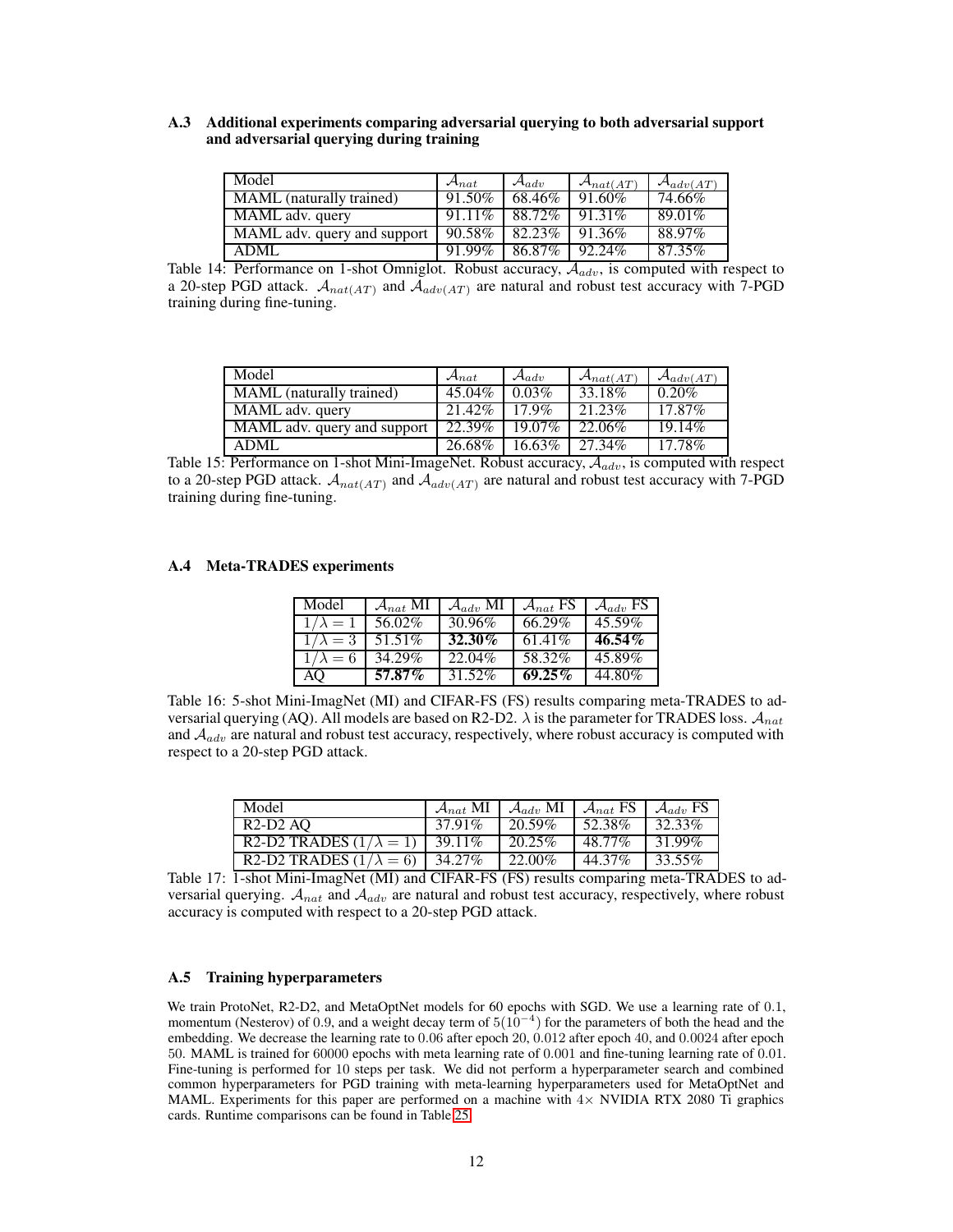#### <span id="page-12-0"></span>A.6 Resistance to other attacks

We test our method by exposing our adversarially queried R2-D2 model to a variety of powerful adversarial attacks. We implement the momentum iterated fast gradient sign method (MI-FGSM), DeepFool, and 20-step PGD with 20 random restarts [\[6,](#page-8-16) [21,](#page-9-17) [19\]](#page-9-2). Our adversarially queried model indeed is nearly as robust against the strongest  $\ell_{\infty}$  bounded attacker as it is against the 20-step PGD attack with a single random start we tested against previously. Note that DeepFool is not  $\ell_{\infty}$  bounded and thus the perturbed images are outside of the robustness radius enforced during adversarial querying. Additional experiments on CIFAR-FS can be found in Tables [18,](#page-12-2) [19,](#page-12-3) [20.](#page-12-4)

| Model                                   | $A_{DF}$  | $\mathcal{A}_{MI}$ | $\mathcal{A}_{20-PGD}$ |
|-----------------------------------------|-----------|--------------------|------------------------|
| $R2-D2$                                 | $7.91\%$  | $0.01\%$           | $0.0\%$                |
| $R2-D2$ AO (ours)                       | $14.45\%$ | $31.87\%$          | $30.31\%$              |
| R <sub>2</sub> -D <sub>2</sub> Transfer | $0.42\%$  | 24.01%             | $19.75\%$              |

<span id="page-12-2"></span>Table 18: 5-shot MiniImageNet results against DeepFool (DF) (2 iteration)  $\ell_{\infty}$  attack, MI-FGSM (MI) ( $\epsilon = 8/255$ ) attack, and PGD attack with 20 random restarts (20-PGD). We compare R2-D2 trained with adversarial-querying (AQ) to the adversarially trained transfer learning R2-D2 as in section [4.1.](#page-4-0)

| Model                        | $A_{DF}$  | $\mathcal{A}_{MI}$ | $\mathcal{A}_{20-PGD}$ |
|------------------------------|-----------|--------------------|------------------------|
| $R2-D2$                      | $0.00\%$  | $0.39\%$           | $0.01\%$               |
| $R2-D2$ AO (ours)            | $14.45\%$ | 53.46%             | $46.57\%$              |
| R2-D2 AT (Transfer Learning) | $1.41\%$  | 38.28%             | $133.17\%$             |

<span id="page-12-3"></span>Table 19: 5-shot CIFAR-FS results against DeepFool (DF) (2 iteration)  $\ell_{\infty}$  attack, MI-FGSM (MI)  $(\epsilon = 8/255)$  attack, and PGD attack with 20 random restarts (20-PGD). We compare R2-D2 trained with adversarial-querying (AQ) to the transfer learning R2-D2 as in section [4.1.](#page-4-0)

| Model                        | $\mathcal{A}_{ResNet}$ |
|------------------------------|------------------------|
| $R2-D2$                      | $0.00\%$               |
| $R2-D2$ AQ (ours)            | 59.68 $\overline{\%}$  |
| R2-D2 AT (Transfer Learning) | 42.02%                 |

<span id="page-12-4"></span>Table 20: 5-shot CIFAR-FS results against black-box transfer attacks crafted on an adversarially trained (transfer learning) ResNet-12 model using 7-PGD. We then test R2-D2 trained with adversarial-querying (AQ) and the transfer learning R2-D2 model on these crafted perturbations.

#### A.7 Experiments on heads vs. backbones

| Model                       | 1-shot MI | 5-shot MI | 1-shot FS | 5-shot FS |
|-----------------------------|-----------|-----------|-----------|-----------|
| $R2-D2$                     | $20.59\%$ | $31.52\%$ | 32.33%    | 44.80%    |
| MetaOptNet                  | $18.37\%$ | 28.08%    | 30.74%    | 43.79%    |
| MetaOptNet (R2-D2 backbone) | 18.81\%   | 24.68%    | 29.57%    | 41.90%    |
| ProtoNet (R2-D2 backbone)   | 18.24%    | 28.39%    | 26.48%    | 40.59%    |

<span id="page-12-1"></span>Table 21: Robust test accuracy of adversarially queried R2-D2, MetaOptNet, and the MetaOptNet and heads with R2-D2 backbone on Mini-ImageNet (MI) CIFAR-FS (FS) datasets. Robust accuracy is computed with respect to a 20-step PGD attack.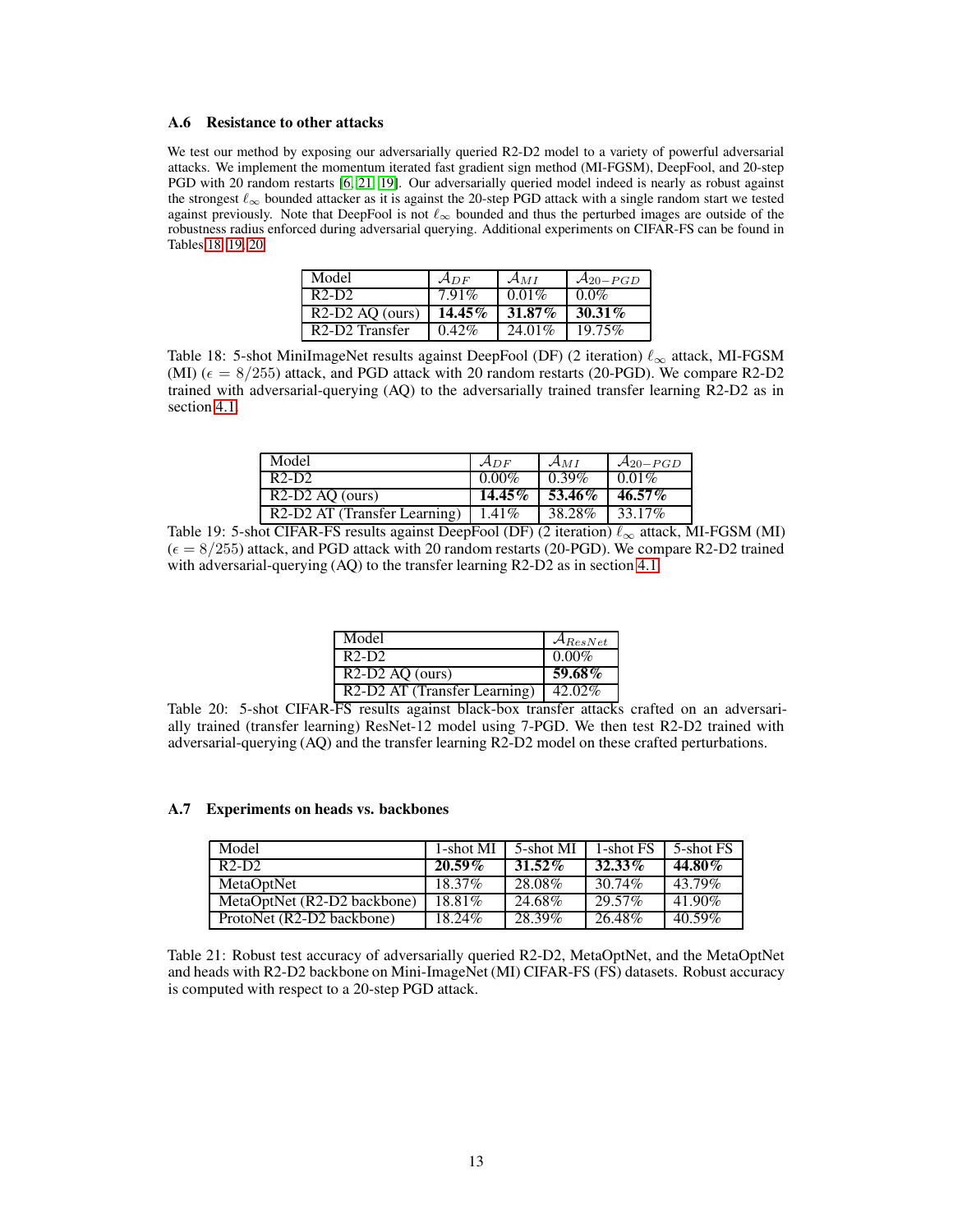| Model                       |           | 1-shot MI $\mid$ 5-shot MI $\mid$ 1-shot FS $\mid$ 5-shot FS |        |           |
|-----------------------------|-----------|--------------------------------------------------------------|--------|-----------|
| $R2-D2$                     | 55.22%    | $73.02\%$                                                    | 68.36% | 82.81\%   |
| MetaOptNet                  | $60.65\%$ | 78.12%                                                       | 70.99% | $84.11\%$ |
| MetaOptNet (R2-D2 backbone) | 55.78%    | 73.15%                                                       | 68.37% | 82.71%    |

<span id="page-13-1"></span>Table 22: Natural test accuracy of naturally trained R2-D2, MetaOptNet, and the MetaOptNet head with R2-D2 backbone on the Mini-ImageNet (MI) and CIFAR-FS (FS) data sets.

# A.8 Experiments on alternatives to adversarial training

| Model                                       | $\mathcal{A}_{nat}$ | $\mathcal{A}_{adv}$ |
|---------------------------------------------|---------------------|---------------------|
| $R2-D2$                                     | $73.02\%$           | $0.00\%$            |
| $R2-D2AO$                                   | 57.87%              | 31.52%              |
| R <sub>2</sub> -D <sub>2</sub> AQ Denoising | 57.68%              | 31.14%              |

<span id="page-13-2"></span>Table 23: 5-shot MiniImageNet results for our highest performing R2-D2 with feature denoising blocks.  $A_{nat}$  and  $A_{adv}$  are natural and robust test accuracy, respectively, where robust accuracy is computed with respect to a 20-step PGD attack. Top robust accuracy is bolded.

| Model                                          | $\mathcal{A}_{nat}$ | $\mathcal{A}_{adv}$ |
|------------------------------------------------|---------------------|---------------------|
| $R2-D2$                                        | 82.81%              | $0.00\%$            |
| $R2-D2$ AO (ours)                              | 69.25%              | 44.80%              |
| R <sub>2</sub> -D <sub>2</sub> with SR defense | $35.15\%$           | $23.00\%$           |
| $R2-D2$ with DefenseGAN                        | 35.15%              | 28.05%              |

<span id="page-13-3"></span>Table 24: 5-shot CIFAR-FS results comparing the superresolution defense (SR defense) and DefenseGAN.  $A_{nat}$  and  $A_{adv}$  are natural and robust test accuracy, respectively, where robust accuracy is computed with respect to a 20-step PGD attack. Both methods perform worse than their adversarially queried counterpart. Top robust accuracy is bolded.

# <span id="page-13-0"></span>A.9 PGD attack

### A.10 Runtime Comparisons

In this section, we compare the training speeds of adversarially queried models to their naturally meta-learned counterparts. See Table [25.](#page-13-4)

| Model             | Clean  | AO      |
|-------------------|--------|---------|
| ProtoNet          | 0.0472 | 10.0650 |
| $R2-D2$           | 0.0672 | 0.18167 |
| MetaOptNet 0.3256 |        | 1.5425  |

<span id="page-13-4"></span>Table 25: Hours elapsed per epoch of training on 4 NVIDIA RTX 2080 Ti graphics cards.